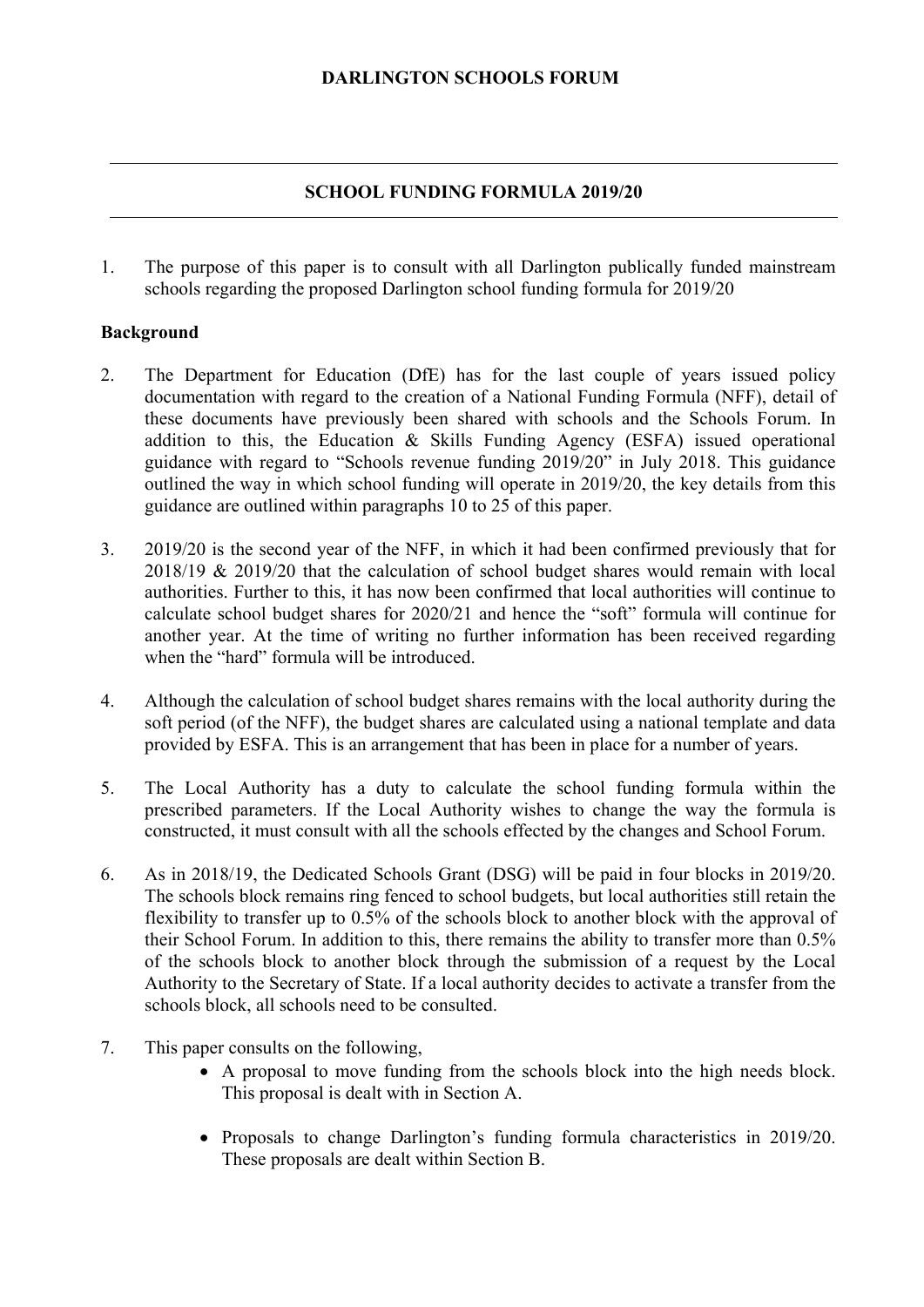- 8. Although there is no requirement to consult on the unit values used within the funding formula, the nature of the proposed changes to the schools block and the factors have an impact on the final formula and hence proposed changes are noted within this paper. In addition this paper notifies on proposals regarding the minimum funding guarantee rate for 2019/20.
- 9. This paper concerns the school funding formula in 2019/20 and uses the indicative Dedicated Schools Grant (DSG) allocations for 2019/20 issued by ESFA in July in all illustrations of school budget shares. The final DSG allocations for 2019/20 will be based on the October 18 school census and will be notified to local authorities in December.

# **Changes to the national funding formula for 2019/20**

- 10. The vast majority of the parameters for the local setting of the schools funding formula in 2019/20 remain the same as in 2018/19. The following paragraphs highlight any changes to the parameters and confirm key areas of no change.
- 11. The factors that can be used in the local formula remain the same as previous (noting the new funding floor factor), detailed as follows,
	- a. Basis Entitlement (AWPU)
	- b. Deprivation
	- c. Prior Attainment
	- d. Looked After Children
	- e. English as an additional language
	- f. Pupil Mobility
	- g. Sparsity
	- h. Lump Sum
	- i. Split Sites
	- j. Rates
	- k. Private Finance Initiative
	- l. Exceptional Premises
	- m. Minimum level of per pupil funding
	- n. Funding Floor
- 12. The unit value within the NFF for primary low attainment, has been reduced to £1,022, to balance the funding nationally within this cohort.
- 13. Local authorities will no longer be able to use a primary weighting for low prior attainment because all results have been assessed under the new framework.
- 14. The sparsity taper that is used in the NFF, can now be used within the local formula.
- 15. A new "funding floor" factor has been introduced into the local formula, this allows local authorities to mirror the increase in funding of 1% per pupil, against 2017/18 baselines.
- 16. The minimum funding guarantee (MFG) will continue, this can now be set between minus 1.5% and plus 0.5% per pupil.
- 17. The local formula can now apply the alternative gains cap used in the NFF.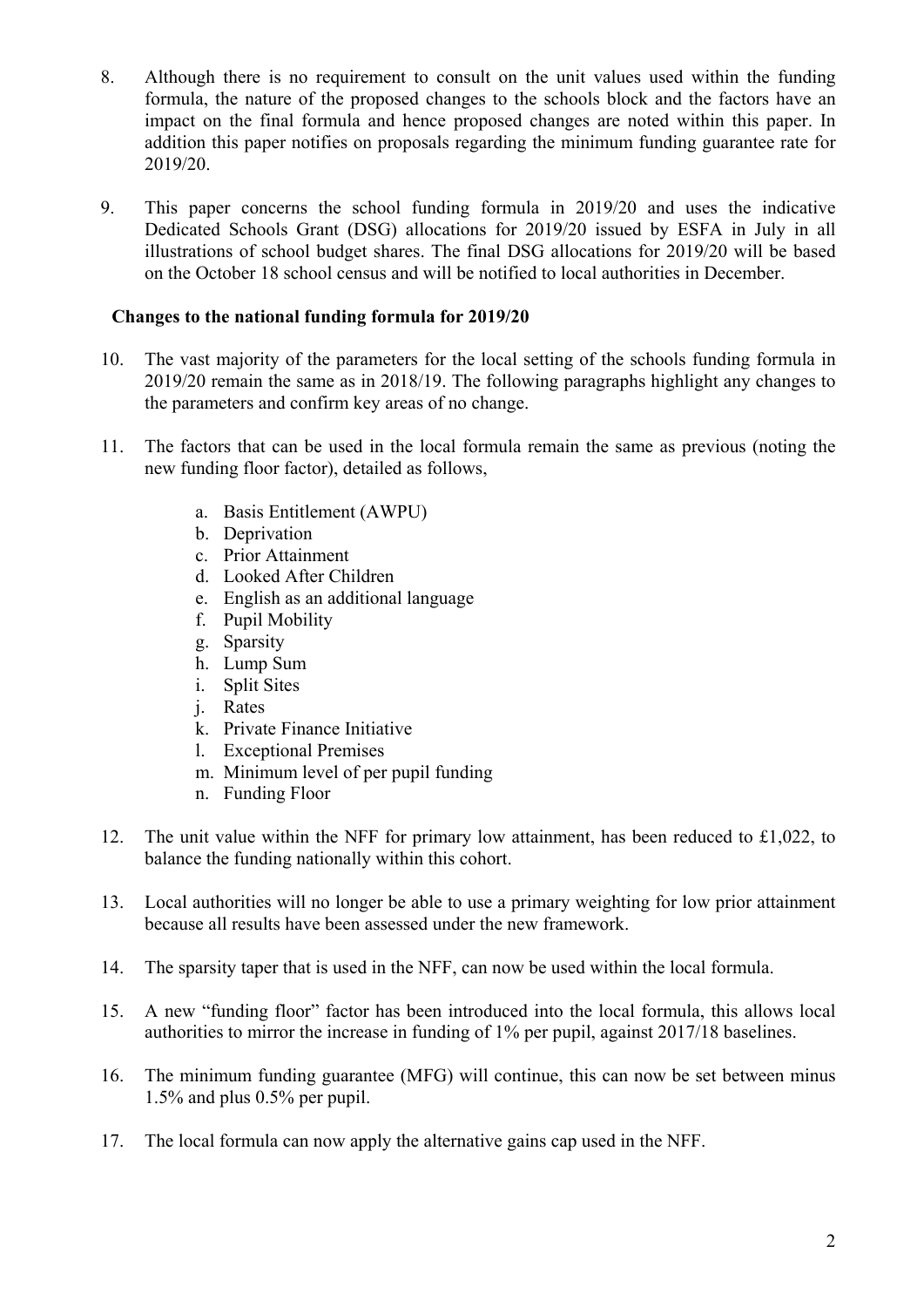- 18. Of the above factors, as in previous years only the basic entitlement and deprivation factors are mandatory, the remaining factors are optional. With the exception of the change to the prior attainment weighting, there are no other changes to the characteristics of the factors.
- 19. There still remains the requirement to distribute at least 80% of funding through the pupil led factors.

### Growth Fund

- 20. In addition to the changes that effect the calculation of individual schools budget shares, changes to the growth fund within the national funding formula will affect the funding available to distribute to schools and therefore are relevant to all schools in considering the proposals within this paper.
- 21. The funding of growth will still form part of the schools block allocation, however from 2019/20 this will be allocated on a formula basis, rather than based on historic spend as was the previous system.
- 22. There will be no changes to the rules regarding how local authorities distribute growth funding to schools, the criteria for and the amount of funding allocated for growth will still need to be agreed by School Forum.

# **National Funding Formula**

- 23. As noted above during the soft period of the national funding formula local authorities calculate the budget shares of all publically funded mainstream schools in their area. The funding allocated to do this is the schools block element of the DSG.
- 24. Local authorities receive an allocation of funding through the schools block which is calculated by EFSA using the NFF criteria. The funding in 2019/20 still has some transitional elements within it, therefore the funding allocation received by the Local Authority is not the same as the combined amount each school would receive if the NFF was fully implemented.
- decisions and the requirement to have a minimum funding guarantee (MFG) minimum of 25. As a result of this the Local Authority cannot move fully to the funding allocation each school would receive under the NFF in 2019/20. In addition due to previous funding 1.5%, this means that schools that will make gains under the fully implemented NFF, have those gains capped to make the formula affordable within the resources allocated.

# **Financial Modelling**

- 26. Over the summer many models have been undertaken to review the funding formula for 2019/20. The models relevant to any proposed changes to the funding formula have been included within this paper to show the effect on each school included within Darlington's funding formula. These models are attached in the appendices to this paper.
- 27. **It must be stressed that these models are for illustration purposes only** and are not the actual budget shares that schools will receive for 2019/20. The models have been constructed using the ESFA funding formula modelling tool for 2018/19 which uses the October 2017 school census. The actual school budget shares for 2019/20 will be calculated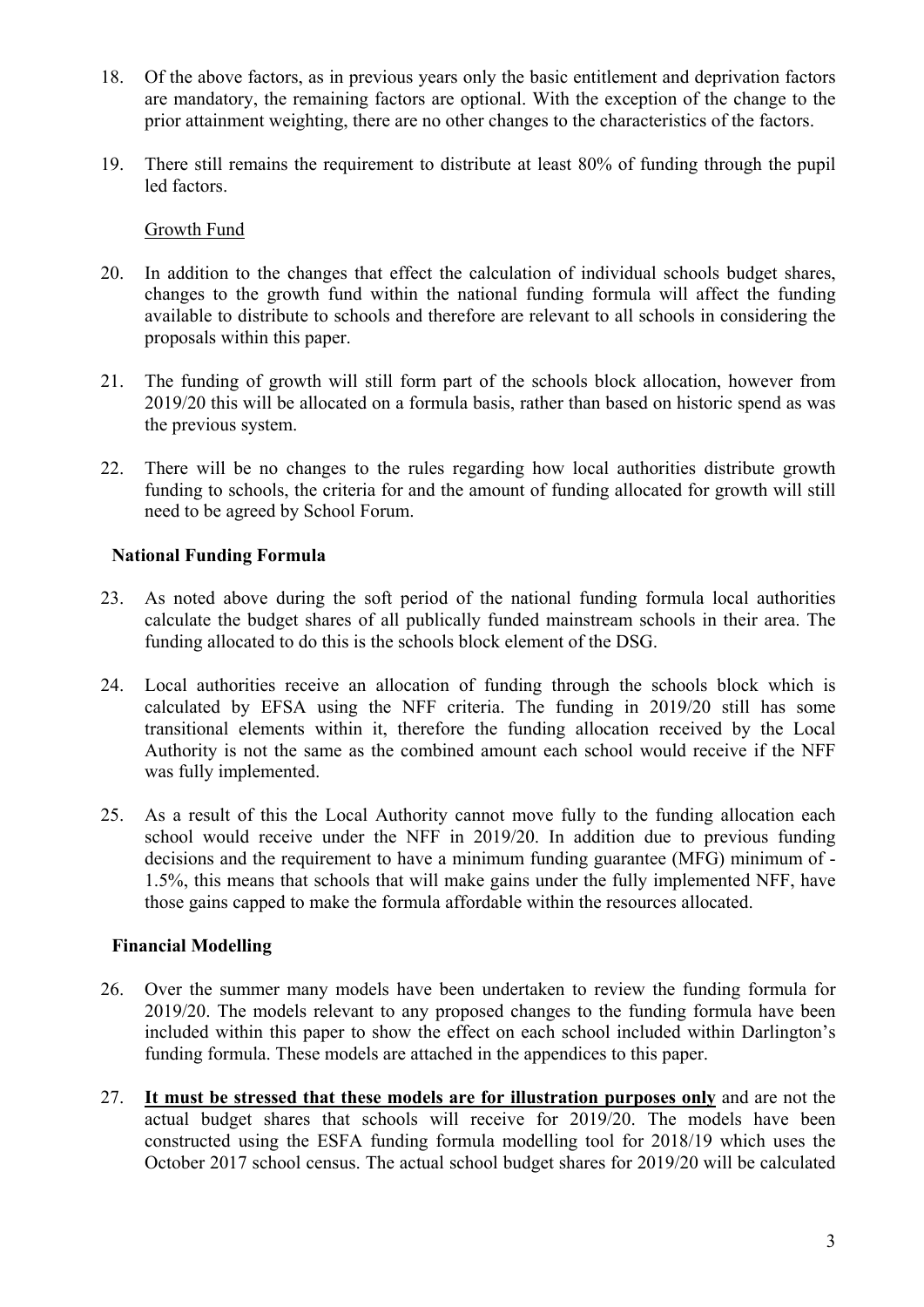in December/January using the newly issued modelling tool (this is issued by ESFA in December) that incorporates the October 2018 census data.

- 28. Appendix 1 shows the individual budget shares that each school would receive in 2019/20 using the funding formula parameters that were agreed by School Forum in November 2017. This calculation uses the same factors (including primary prior attainment weighting), the same MFG (i.e. 0%) and the same unit values, as used in 2018/19 formula (phased over a three year period) that were agreed by Forum for the transitional phase. (Unit values are shown at appendix 1A).
- 29. The figures included within appendix 1 are the school budget shares each school will receive if nothing is changed from last year's agreement and hence will be used to compare with any proposed changes to the school funding formula (within this document) for 2019/20 in order that schools can see what effect each proposal has on their school.
- formula within the overall allocation (i.e. the 2018/19 budget) the gains cap has been set at 30. It should be noted that whilst the unit values have been updated in line with the agreed phasing, the budgets in appendix 1 remain the same as in 2018/19. This is due to the MFG being set at 0%, which means all schools that receive less funding through the new unit values will be protected at their current budget share level. To keep the overall cost of the zero.
- 31. When the actual budget shares are calculated for 2019/20 the pupil numbers will be different and hence schools will receive a different budget share from that they received in 2018/19 even if there are no changes to the formula.

# **Timeframe**

- 32. This paper is issued to all schools and School Forum members today and will inform the paper for the School Forum meeting on 27th November, where the parameters of the 2019/20 funding formula will be presented.
- 33. All schools are encouraged to comment on the proposals in this paper which will be considered in setting the parameters for the 2019/20 funding formula. All comments will be included as part of the report to School Forum at their 27th November meeting. The deadline for comments to be received is **31st October** in line with the following timetable.
	- Today Paper issued to all schools and School Forum members.
	- $2<sup>nd</sup> October Local Authority attending the 11-19 meeting to present this$ paper as part of the consultation.
	- $\bullet$  5<sup>th</sup> October Local Authority attending primary heads meeting to present this paper as part of the consultation.
	- $18<sup>th</sup>$  October This paper to be presented to School Forum as part of the consultation.
	- $22<sup>nd</sup> October Additional meeting regarding the formula proposals.$
	- 31st October Deadline for comments regarding this paper.
	- $20<sup>th</sup>$  November Papers for Special School Forum meeting distributed to School Forum members and all schools.
	- $27<sup>th</sup>$  November Special School Forum meeting at which results of consultation and proposals for 2019/20 funding formula parameters will be presented.